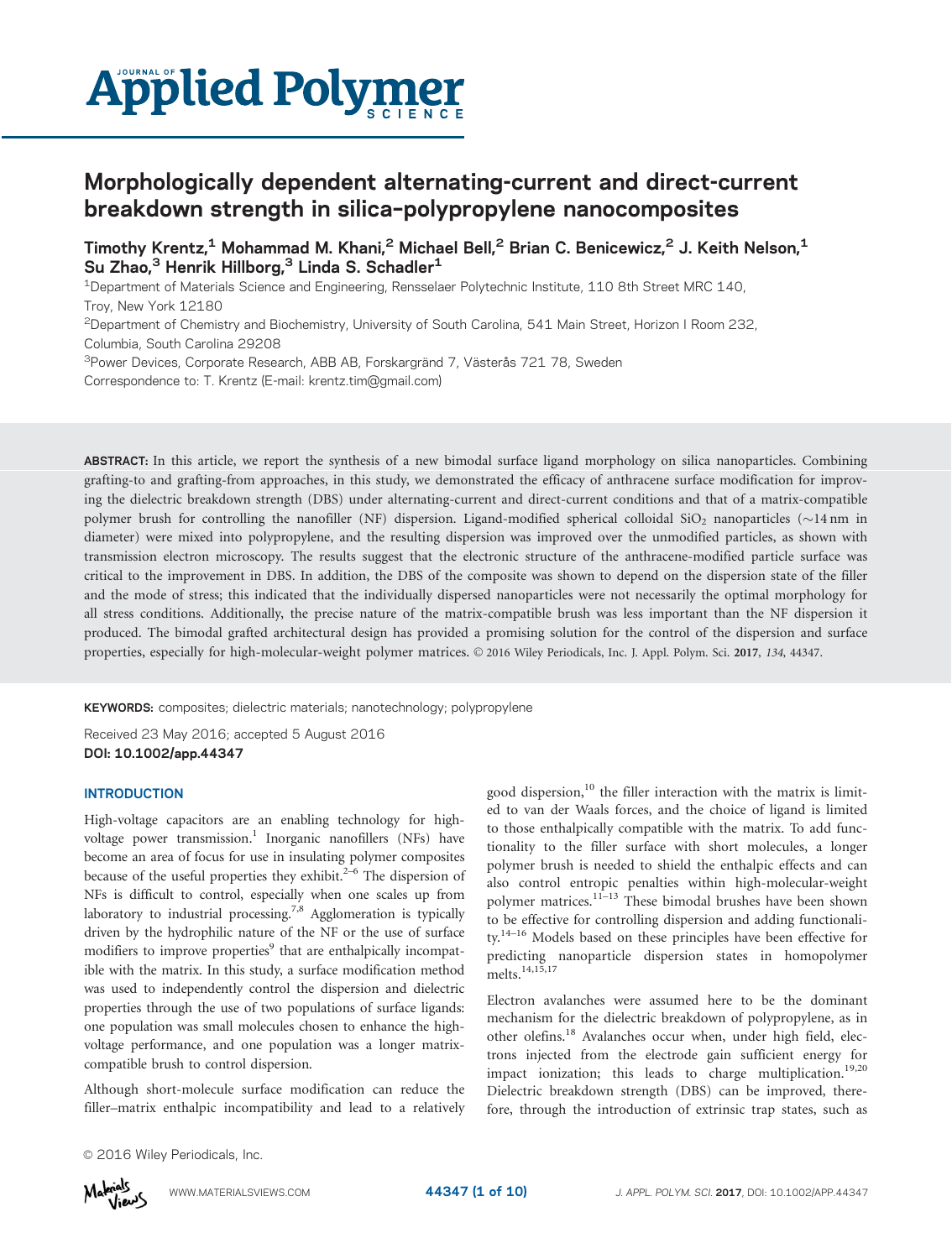

Figure 1. Schematic of the bimodal surface modification of the silica nanoparticles. [Color figure can be viewed at [wileyonlinelibrary.com\]](http://wileyonlinelibrary.com)

those available on the NF, which slows charge mobility and buildup.21–23 Previous work from our group demonstrated that when anthracene was grafted to NFs, the DBS of the epoxy improved when the NFs were well dispersed.<sup>16</sup> Although some studies have indicated that it also may improve DBS as a free additive in some systems, $18,24$  this study indicated that free anthracene molecules reduced DBS in polypropylene, and this was likely related to increased conductivity.<sup>25</sup> The DBS improvements seen in systems with anthracene have been attributed to trap states for electrons associated with the anthracene molecule, be they at an NF surface (in this study) or in phaseseparated regions. These trap states have been hypothesized to allow energetic electrons to fall into lower energy states and reduce impact ionization events; this would reduce the ability of avalanches to reach a critical size. Thus, in addition to the trapping functionality introduced by anthracene, dispersion control is critical, as an avalanche must encounter a filler particle before it reaches a critical size. Seitz<sup>26</sup> suggested that avalanches can reach a critical size around 200 nm, and this provides a threshold for an interparticle spacing that should be attained for the composite to experience improvements in DBS. Finally, bimodally modified oxide fillers have also shown promise when they were used to improve the permittivity and energy storage in polymer matrix composites.27

In this study, anthracene surface groups were grafted onto the nanoparticle surface for its electronic properties, and a methacrylate backbone bottle-brush polymer with stearyl side chains [poly(stearyl methacrylate) (PSMA)] was chosen for its ease of synthesis and the compatibility that olefinic side chains created between the brush and the matrix. The dielectric breakdown

performance of the composites with a range of dispersions was then investigated under alternating-current (ac) and directcurrent (dc) conditions, and measurements of the permittivity were taken. Samples were prepared for ac voltage endurance testing with neat polypropylene from the best performing NC loaded with PSMA and anthracene-surface-modified silica nanoparticles.

#### EXPERIMENTAL

Nissan spherical colloidal  $SiO<sub>2</sub>$  nanoparticles ( $\sim$ 14 nm) with a surfactant layer were dispersed in methyl ethyl ketone (MEK– ST;  $\sim$ 30 wt %) and were used as received. The SiO<sub>2</sub> nanoparticles with bimodal architecture were prepared by a combination of grafting-to and grafting-from syntheses. Figure 1 shows a schematic of the synthesis of the bimodally modified silica nanoparticles. The attachment of anthracene and chain-transfer agent to silica was conducted as described previously.<sup>16</sup> PSMA was used as the long matrix-compatible brush and was prepared via surface-initiated reversible addition–fragmentation chaintransfer polymerization. After the attachment of anthracene and the chain-transfer agent, the particles were dissolved in tetrahydrofuran (THF) and were subsequently surface-polymerized with a stearyl methacrylate monomer with 2,2'-azobisisobutyronitrile (AIBN) as the initiator. The final product was precipitated into isopropyl alcohol and redispersed in THF. An aliquot of particles was set aside, and the polymer chains were cleaved with hydrofluoric acid for further characterization. The number-average molecular weight and dispersity of the grafted chains were analyzed with a Polymer Laboratories PL-GPC 120

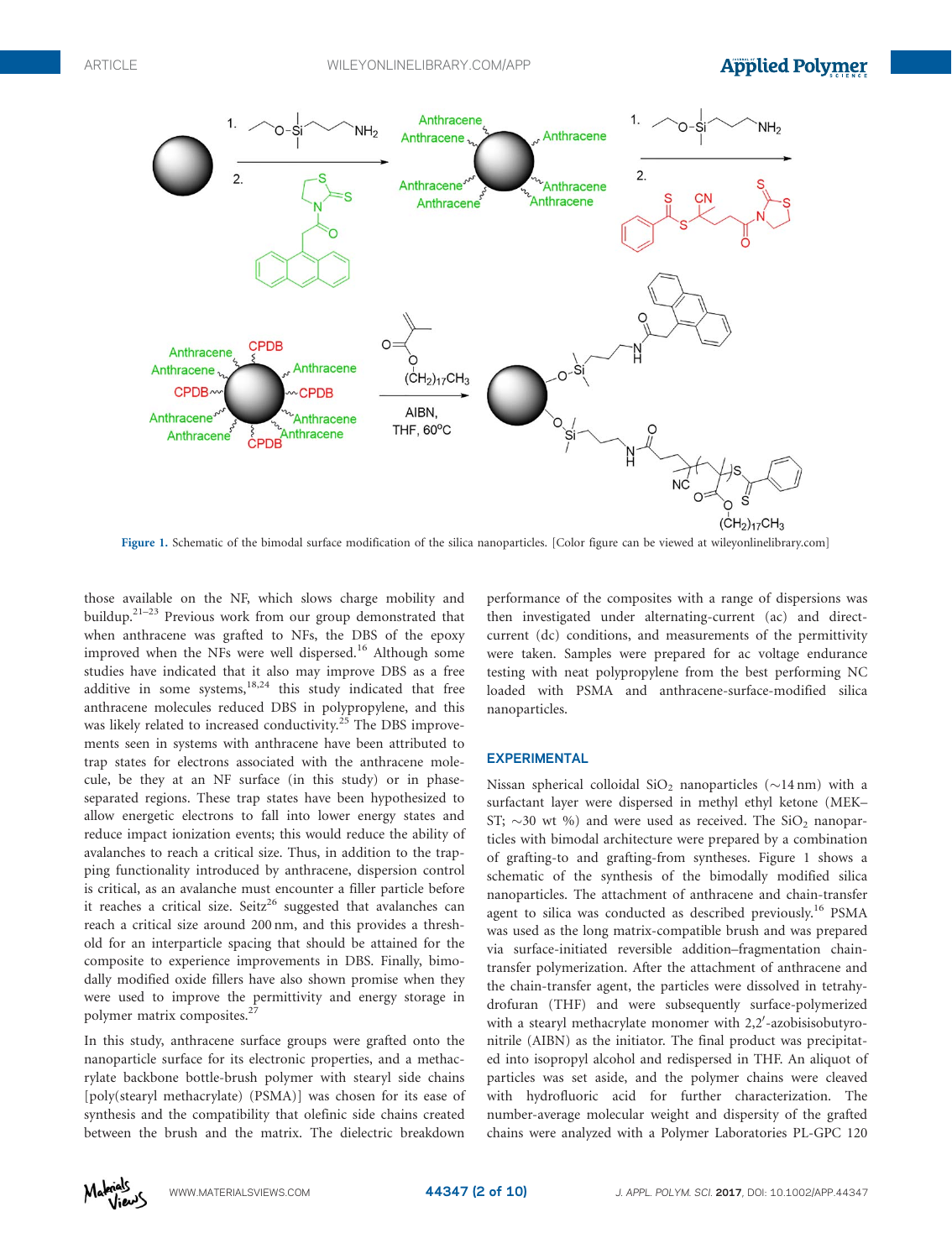|  |  | Table I. Surface Modification and Composite Processing |  |  |  |
|--|--|--------------------------------------------------------|--|--|--|
|--|--|--------------------------------------------------------|--|--|--|

| Sample <sup>a</sup> | PSMA brush graft<br>density (chains/nm <sup>2</sup> )/<br>Number-average<br>molecular weight (kg/mol) | Small ligands <sup>b</sup> |
|---------------------|-------------------------------------------------------------------------------------------------------|----------------------------|
| As received         | Not applicable                                                                                        | Not applicable             |
| PSMA1               | 0.13/86                                                                                               | Not applicable             |
| PSMA <sub>2</sub>   | 0.14/81                                                                                               | Not applicable             |
| Anth1               | 0.13/75                                                                                               | Anthracene                 |
| Anth <sub>2</sub>   | 0.06/80                                                                                               | Anthracene                 |
| Anth <sub>3</sub>   | 0.13/10                                                                                               | Anthracene                 |

<sup>a</sup> All samples were prepared by solvent premixing followed by melt compounding except for PSMA2, which was prepared by dry preblending and melt compounding.

 $\sigma$  = 0.3 molecules/nm<sup>2</sup>.

gel permeation chromatograph calibrated with poly(methyl methacrylate) standards.

Three batches of bimodally modified silica nanoparticles were created, as shown in Table I. Nanoparticles with only PSMA on the surface were prepared as reference samples. Particles in the THF solution were refluxed with toluene and polypropylene powder (Borclean HB311BF from Borealis AG) for 30 min to allow for the dissolution of the polypropylene. Solvent-based premixing has been reported in the literature to improve dispersion in polymer-based nanocomposites.<sup>28</sup> Solvent was removed in a vacuum oven at  $120^{\circ}$ C for 72 hours, and the resulting composite was used as a masterbatch for later processing. TGA indicated small amounts of solvent remaining, but because each control was processed identically, the effects of any minute residual solvent could be discounted in the results discussed later.

The masterbatch was diluted to a 2 wt % loading of silica via melt mixing in a twin-screw Thermo-Haake melt compounder. The melt was mixed at  $185^{\circ}$ C and 60 rpm for 10 min. The asreceived nanoparticles were mixed in the previous manner as a control. The neat polypropylene control was melt-blended to create pellets from the as-received polymer powder in the same way. Ungrafted PSMA chains were also added to polypropylene for a control with the same procedure. The PSMA2 control, containing silica nanoparticles with a PSMA brush, was prepared without the solvent premixing step to investigate the impact of processing. For this sample, the particles were dried and then combined with neat polypropylene in the melt-mixing step.

Samples for transmission electron microscopy (TEM) imaging were ultramicrotomed to a thickness of 50 nm before they were loaded onto a copper grid for imaging. Differential scanning calorimetry (DSC) and small-angle X-ray scattering (SAXS) were used to characterize the morphology of the formulated composites with well-dispersed fillers according to a common procedure reported in the literature.<sup>29</sup> DSC was conducted at a 10 8C/min scan rate on a TA Instruments Q100. Films for ac breakdown testing were pressed at  $185^{\circ}$ C to an approximately 100-µm thickness, and films for dc testing were pressed to an approximately 50-µm thickness. All films were cooled quickly after pressing. These films were tested at a ramp rate of 500 V/s with a 5 mm ball-plane electrode geometry under silicone oil to prevent flashover. Thicker films of approximately  $400 \mu m$  were prepared in the same manner for dielectric spectroscopy. Samples for voltage endurance were prepared from the neat polypropylene and from the Anth1 and Anth2 systems with a needle-plane geometry. Needles with a nominal tip radius of curvature of  $6 \mu m$  were imbedded with a 2-mm tip-to-plane separation to create a highly divergent field. The field at the tip was calculated as follows<sup>30</sup>:

Field at the tip =  $2V/[r \ln(4d/r)]$ 

where  $V$  is the applied voltage,  $r$  is the tip radius of the curvature, and  $d$  is the tip-to-plane spacing.

### RESULTS

#### Morphological and Dispersion Effects on DBS

DSC and SAXS in combination revealed significant changes to the semicrystalline morphology of the polypropylene matrix. The best dispersed samples were chosen as examples because we anticipated that the effects of the filler were the most pronounced when it was well dispersed. Lamellar size was calculated from the periodicity measured from the SAXS data according to the procedure described by Bond.<sup>29</sup>

TEM images of the PSMA-modified silica-filled composites are grouped in Figure 2 in order of the qualitatively improved dispersion. Micrographs of PSMA2 displayed elongated agglomerates of silica oriented approximately parallel to the film surface and to each other. Orthogonal agglomerates and transverse cross sections were not found. The strings in the micrographs were hypothesized to be projections of flattened platelike agglomerates with consideration of the biaxial stress state in the hot-pressing procedure. Most likely, the stress applied during molding caused the agglomerates to elongate in directions normal to the applied stress; this yielded a platelike morphology in a parallel stacked arrangement. In the as-received sample, the image displayed clustered agglomerates. Although the sample was still aligned, the aspect ratio was reduced compared to PSMA2. PSMA1 displayed relatively well-dispersed NFs with a greater degree of smaller, isolated agglomerates and some individual nanoparticles. The improved dispersion was due to the higher density of long PSMA chains, which provided enhanced enthalpic screening. Accompanying the TEM images were the breakdown strength data. The improvement of the dispersion improved DBS, and when a "good enough" dispersion was established, the DBS was similar to the neat polymer. Figure 3 displays the micrographs and corresponding ac DBS data from the composites with PSMA and anthracene-surface-modified NFs. The systems with anthracene displayed qualitatively similar dispersion states to those without anthracene. The addition of anthracene amplified the changes to DBS. Well-dispersed NFs with anthracene outperformed the neat polymer, and the system with elongated agglomerates performed more poorly than the similarly dispersed composite without anthracene.

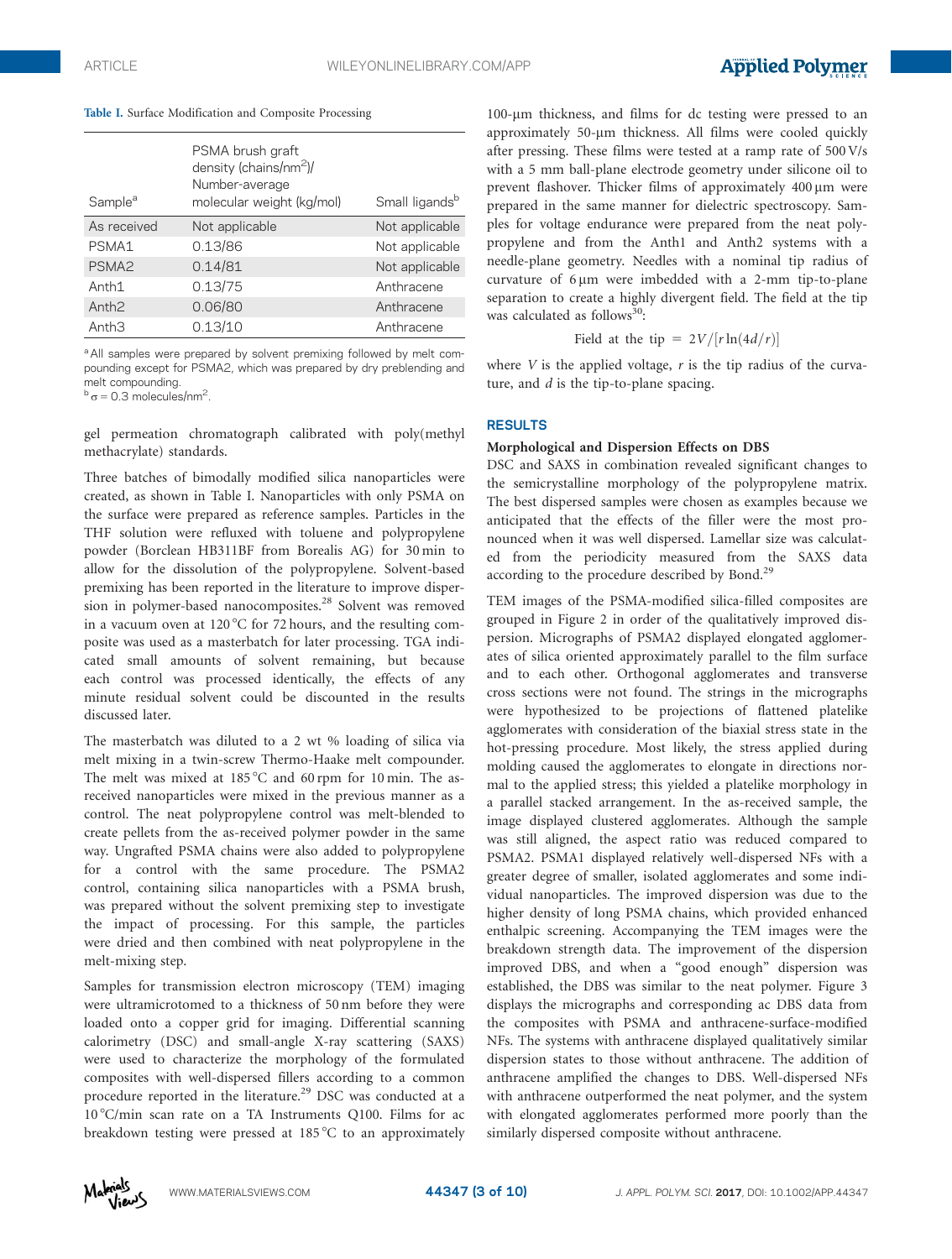





Figure 3. AC breakdown results from the polypropylene control and composites with anthracene surface modification. [Color figure can be viewed at [wileyonlinelibrary.com](http://wileyonlinelibrary.com)]

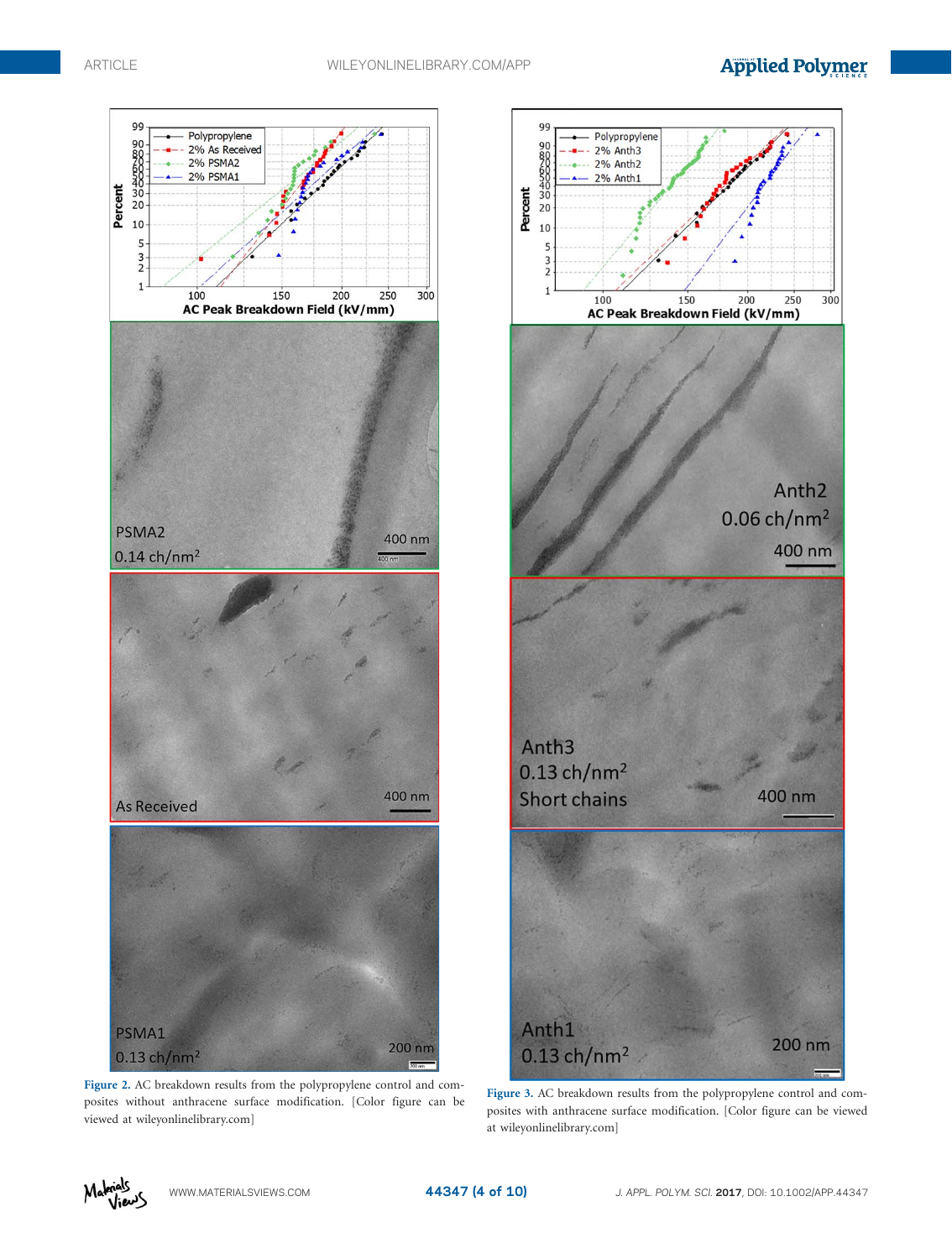

Figure 4 shows the 63% failure probability DBS results from the aforementioned composite systems under dc and ac conditions. Under dc stress, phenomena similar to those under ac were observed in the clustered and dispersed systems. The improved dispersion reduced the decrease in the breakdown strength associated with NFs, and surface modification with anthracene enhanced this effect. The well-dispersed system with anthracene outperformed the neat polypropylene. The effect of the elongated agglomerates observed in PSMA2 and Anth2 was reversed under dc conditions. This led to a significant increase in DBS, whereas under ac stress, the elongated agglomerates led to the highest decrease in DBS. These results and percentage changes in the 63% Weibull scale parameter are collected in Table III (shown later).

#### **Permittivity**

Figure 4. Collected 63% characteristic breakdown strength values under AC and DC conditions. [Color figure can be viewed at [wileyonlinelibrary.](http://wileyonlinelibrary.com) [com\]](http://wileyonlinelibrary.com)

The relative permittivity of the composites compared to the neat polymer baseline is displayed in Figure 5. The composites comprised of silica nanoparticles grafted with PSMA



Figure 5. Real and imaginary permittivity values from the sample composites compared with neat polypropylene. [Color figure can be viewed at [wileyonlinelibrary.com](http://wileyonlinelibrary.com)]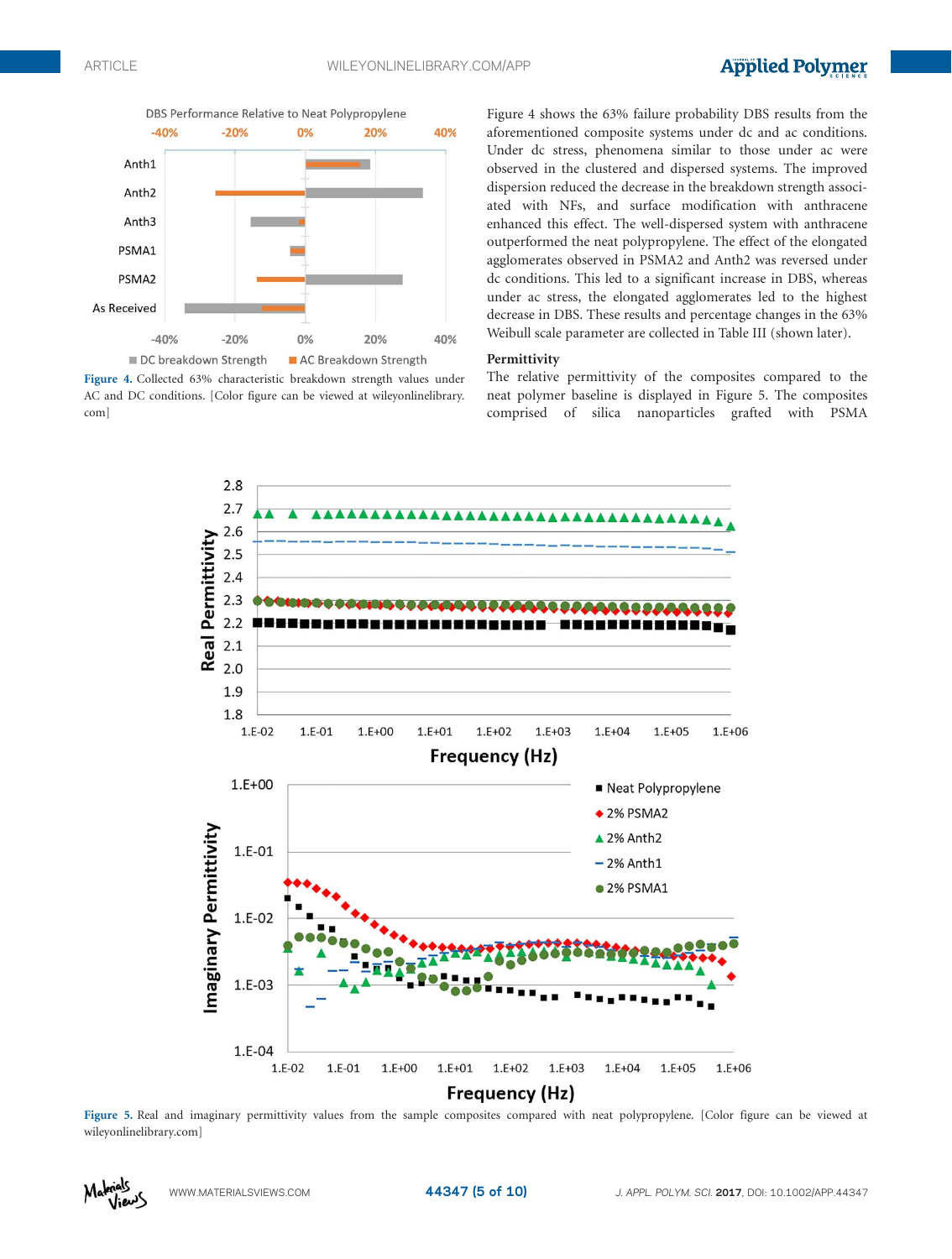

Figure 6. Voltage endurance data from the polypropylene (PP) composites under an ac 60-Hz applied voltage. The 95% confidence intervals are shown with tick marks. [Color figure can be viewed at [wileyonlinelibrary.com\]](http://wileyonlinelibrary.com)

demonstrated a peak in the imaginary part of the permittivity, regardless of dispersion. Additionally, while poorly dispersed silica particles increased low-frequency losses, the same morphologies with anthracene showed a reduction in the imaginary permittivity below 1 Hz compared to the systems without anthracene. The improvement in the dispersion also reduced losses at low frequency compared to the elongated agglomerates. The addition of silica particles slightly increased the real part of the permittivity. The anthracene-containing systems displayed an increase in the real permittivity across the entire tested range when compared to their comparably dispersed control composites with brushes comprised only of PGMA. Finally, the elongated agglomerates displayed higher real permittivities than similarly modified dispersed systems.

# Voltage Endurance

To investigate the performance of these composites under timeto-failure conditions, ac test conditions were chosen. Thus, the composite system with the best DBS performance under ac conditions was tested, along with the elongated agglomerate system with anthracene. These are compared in Figure 6 to a neat polypropylene control, whereas the values were in agreement with the literature.<sup>31</sup>

#### **DISCUSSION**

# Morphology and Dispersion

The neat polypropylene, PSMA1, and Anth1 samples were used to examine the effects of the filler on the crystallinity of the matrix. The addition of PSMA-modified particles significantly decreased the crystallinity and melting temperature and increased the apparent size of the lamellae (Table II). The

reduction in the melting temperature was possibly due to a greater amount of  $\beta$ -phase polypropylene present, but more tests would be needed to confirm.<sup>32</sup> Although a reduction in the crystallinity and an increase in the lamellar size could have been partially responsible for the increases in DBS, $33$  it is unlikely that it could have been the most important effect, as similar morphological alterations were observed in the PSMA1 and Anth1 composites, whereas Anth1 significantly outperformed PSMA1 under AC voltage. These results indicate that long brush chains of PSMA were mostly responsible for changes in the matrix morphology. However, the addition of anthracene to the filler surface had little additional effect. Thus, the morphological changes, although interesting, were unlikely to be the dominant factor in the DBS improvements.

All of the composites displayed a generally aligned dispersion state because of the shear from the extrusion and pressing process used to create the test films. The cause of alignment was supported by annealed samples, where the elongated agglomerates relaxed to a spherical shape during annealing. Despite the PSMA2 system having graft density and molecular weight values in the brush similar to the PSMA1 system, the morphologies were starkly different; this indicated that exclusion of the solvent-processing step permitted the formation of large agglomerates. This may have been the ramification of brush entanglement leading to resilient interparticle bridges.<sup>34</sup> The dispersion states observed in the systems filled with silica grafted with PSMA and anthracene were qualitatively well explained by Daoud-Cotton theory<sup>35</sup> and the scaling laws presented for surface-grafted bottle-brush polymer brushes by Zhulina and Wernersson.<sup>36,37</sup> The calculations of brush height based on chain length and graft density place the

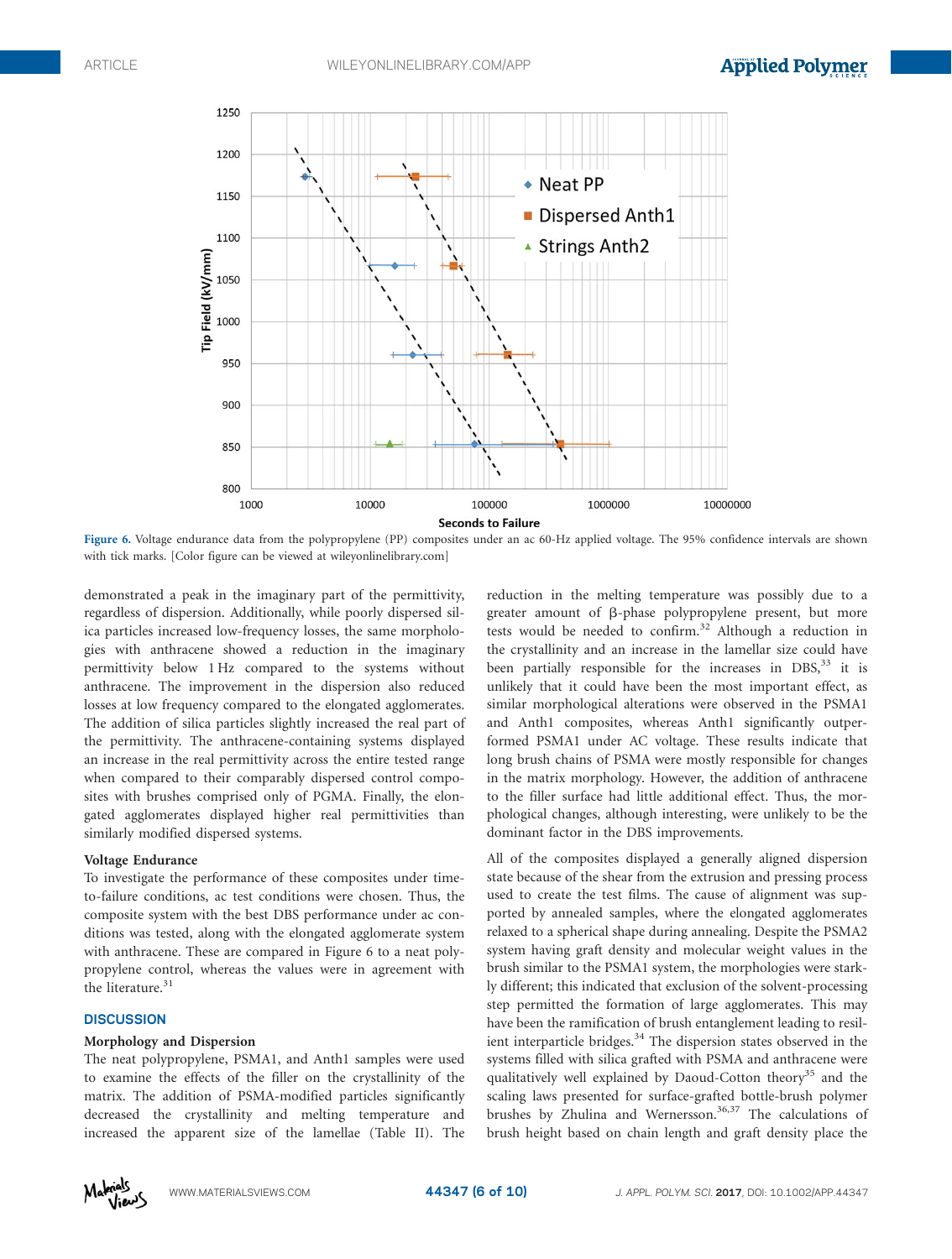Table II. Percentage Crystallinity, Onset of the Melting Temperature, and Lamellar Size for Polypropylene and Selected Composites

| Sample             | Crystallinity<br>$(\% )$ | Melting<br>temperature<br>(C) | Lamellar<br>size (nm) |
|--------------------|--------------------------|-------------------------------|-----------------------|
| Neat polypropylene | 48                       | 169                           | 12                    |
| As-received silica | 48                       | 160                           | 13                    |
| PSMA1              | 35                       | 149                           | 15                    |
| Anth1              | 34                       | 152                           | 17                    |

three composites Anth1, 2, and 3 of the TEM micrographs in the semidilute brush, concentrated brush, and a combination of the two regimes.

According to the intuition built from the thermodynamics developed in the literature, $^{10}$  the dispersion state proceeded logically from the brush structure. The semidilute brush was capable of entangling with the matrix and with neighboring brushes but was insufficient to shield interparticle enthalpic attraction; this led to agglomerates that elongated during molding. A short, concentrated brush shielded enthalpic attractions but led to the entropy-driven dewetting of the matrix from the brush; this yielded a behavior similar to an unmodified particle. The combination of a high graft density with long chains led to a concentrated brush near the particle core capable of shielding interparticle attraction; this was also long enough to transition to the semidilute regime capable of matrix entanglement. This reduced dewetting and led to the best dispersion state seen in this study. The morphology of brushes in poor solvents and mismatched polymer melts has been shown to depend on the kinetic pathway taken to arrive at that state and may result in kinetically trapped metastable states.<sup>38</sup> If the brushes of two particles are entangled in a metastable state, the amount of energy needed during melt processing to separate them may be prohibitively high. This intuition was supported by the drastic differences in morphologies that arose in the PSMA1 and PSMA2 systems, despite their quite similar polymer brushes. These difference could thus only be due to the use of the solvent premix for the PSMA1 composite; by separating particles with neat polypropylene before drying, this premix should have reduced the formation of strong interparticle entanglements. These results reveal that even systems that are predicted to produce thermodynamically stable dispersed filler states can result in metastable agglomerations when inappropriate processing is used.

# Breakdown

Figure 4 displays the AC and DC DBS data for the composites with and without anthracene surface modification. In each case, the gross morphology of the nanoparticle dispersion had a major effect on the performance of the composite; this was as significant as a change in the surface chemistry of the filler itself. The disparity between the ac and dc performance in the composite containing high-aspect-ratio agglomerates revealed that the surface treatment was responsible for substantially altering not only the DBS behavior in the nanoparticle-filled polypropylene composites but also the dispersion state, and thus,

the arrangement of the particles and the trap states they induced were critical. Anthracene was demonstrated to reduce DBS under DC conditions when it was introduced as a free molecule to polypropylene. This was in line with previous work in epoxy under AC conditions, and reinforced the importance of grafting the molecule to nanoparticles if its benefits are to be realized.<sup>16</sup> Weibull scale parameters and their percentage change compared to the neat polypropylene are tabulated in Table III. Unsurprisingly, the systems with larger, cluster-type agglomerates performed poorly under both the AC and DC test conditions, and the addition of anthracene, although it did moderate this effect, still led to a composite with reduced performance. As shown in the literature, the improvement of the dispersion could be used to alleviate the DBS penalties that arose from filler agglomeration, and the addition of anthracene surface modification to the dispersed nanoparticle-containing composite showed a significant improvement in DBS under both conditions. The importance of the dispersion morphology on the composite's bulk properties was observed in systems with elongated agglomerates. The effects of dispersion increased in magnitude in the similarly dispersed systems with anthracene surface modification, where a disparity was observed between the AC and DC DBS performance. A possible explanation for this phenomenon was in the buildup of space charge. Nanoparticles have been demonstrated to alter the movement of space charges. In the case of an applied DC stress, the delay of a homocharge near the electrode from which it was injected lowers the local field at the interface and reduces the total injected charge.<sup>39,40</sup>

Large elongated agglomerates perpendicular to the field should be effective at trapping a mobile charge before it can advance into the bulk; thus, composites with such agglomerates should be expected to outperform even well-dispersed systems under dc stress. The opposite, observed under AC conditions, was hypothesized to be due to the same phenomenon. Order of magnitude calculations, with the assumption of a charge mobility in polyolefins of  $5 \times 10^{-15}$  m<sup>2</sup>/Vs, indicated that in one half-cycle of ac voltage near the characteristic breakdown field of 200 kV/mm, the injected charge should have moved roughly  $10 \text{ nm}$ <sup>41</sup>. The front of this charge may have moved significantly farther, and mobility varied. Values above  $10^{-13}$  m<sup>2</sup>/Vs were measured experimentally.<sup>42</sup> Elongated agglomerates may have trapped some of this charge in states introduced by the nanoparticles and anthracene molecules on their surface, especially where the agglomerates were located near the surface of the composite film. When the sign of the applied voltage switched on the half-cycle, a homocharge injected from the electrode became a heterocharge<sup>43</sup> and should have been located nearer the electrode in systems with elongated agglomerates compared to other systems. Field enhancement due to the heterocharge proximity may have led to enhanced charge injection each halfcycle; this possibly led to a self-reinforcing runaway effect under AC test conditions. This hypothesis was supported by the data presented in Figure 7, where the percentage change in the 63% breakdown parameter is presented for dc breakdown, and two ramp rates are presented for AC breakdown. A successive increase in the injected charge was expected to build with

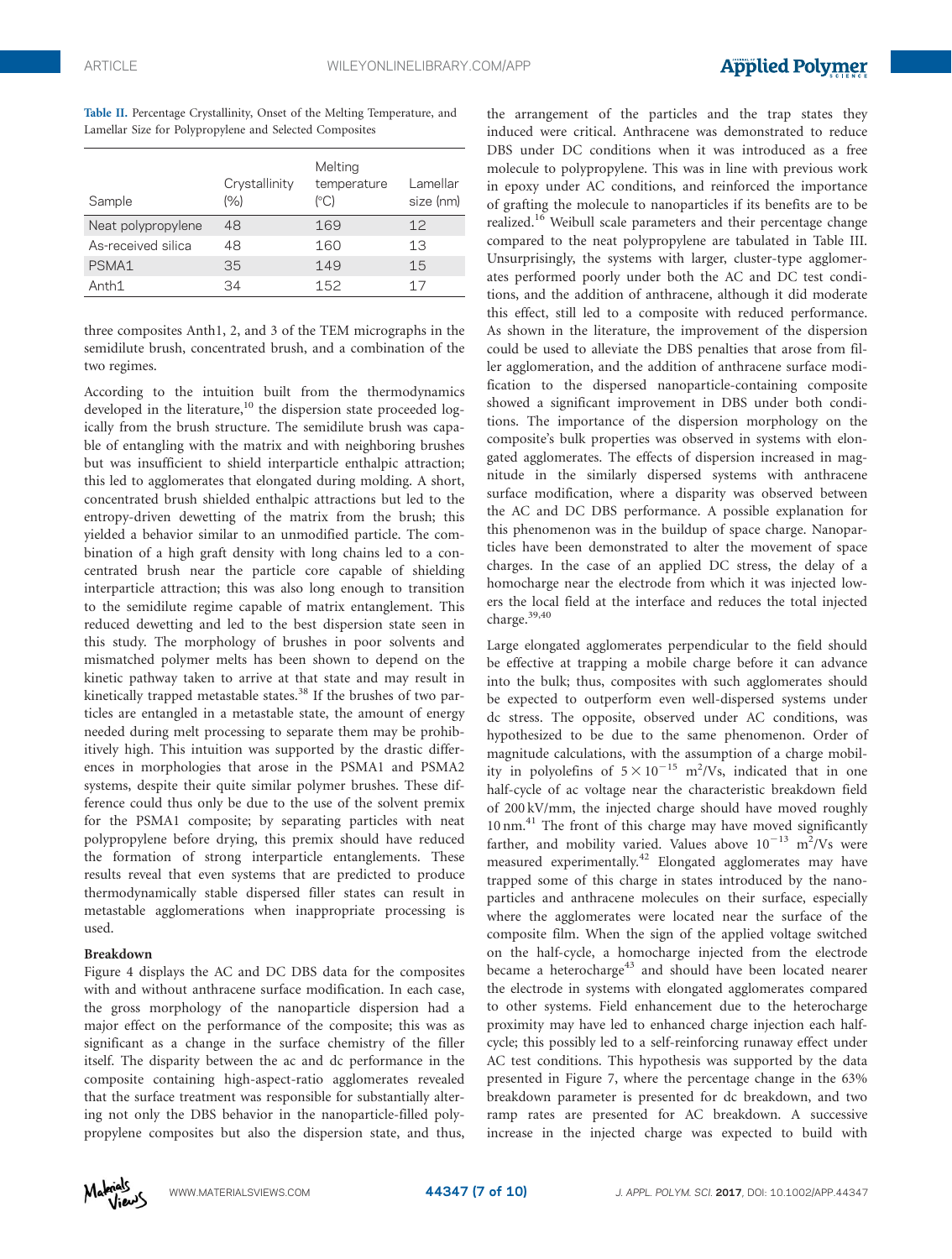| Sample             | AC 63% (kV/mm) | $\triangle$ AC (%) | DC 63% (kV/mm) | $\triangle$ DC $(\%)$ |
|--------------------|----------------|--------------------|----------------|-----------------------|
| Neat polypropylene | 200            | <b>NA</b>          | 526            | <b>NA</b>             |
| As received        | 175            | $-12$              | 346            | $-34$                 |
| PSMA1              | 196            | $-2$               | 445            | $-15$                 |
| PSMA <sub>2</sub>  | 172            | $-14$              | 672            | 28                    |
| Anth <sub>2</sub>  | 149            | $-26$              | 702            | 33                    |
| Anth <sub>3</sub>  | 191            | $-4$               | 503            | $-15$                 |
| Anth1              | 231            | 16                 | 623            | 18                    |

Table III. Weibull Scale Parameters for the DBS and Respective Percentage Changes for Each Composite under AC and DC Test Conditions

progressive ac cycles; thus, a slower ramp rate and more AC cycles should have intensified the effect. If this hypothesis was true, in addition to expecting all of the materials to display slightly lowered absolute values for DBS under slower ramp rates, we expected the composite with elongated agglomerates to display a larger decrease in the breakdown strength when normalized to the neat polypropylene control. Additionally, a dispersed system that did not suffer from the cyclic space charge reinforcing phenomenon should have retained parity to the neat polypropylene control. Both of these predictions were consistent with these data.

# Permittivity

The peak seen around  $10^3$  Hz in the imaginary permittivity spectra from composites containing PSMA brushes was attributed to the relaxation of PSMA, which exhibited a relaxation in this same frequency range. Because the planes of the agglomerates were well aligned perpendicular to the field, the larger permittivity enhancement in the agglomerated systems was only marginal, unlike what was seen in systems with randomly oriented high-aspect-ratio fillers. Additionally, although poorly dispersed silica particles increased low-frequency losses, the same morphologies with anthracene showed a reduction in the imaginary permittivity below 1 Hz compared to the systems without anthracene. This was attributed to the traps introduced by anthracene surface modification; it reduced the mobility of



Figure 7. Percentage change in DBS in comparison with neat polypropylene for the neat and dispersed anthracene-modified silica NF systems under DC and two AC ramp rates. [Color figure can be viewed at [wileyonlinelibrary.com](http://wileyonlinelibrary.com)]

charges otherwise contributing to low-frequency losses. The increased permittivity of composites with elongated agglomerates compared to that of similarly modified but more dispersed systems was likely due to enhanced conductivity at the filler– matrix interface; this led to field enhancement around the fillers. The elongated agglomerates with a higher aspect ratio led to a greater field enhancement than that of dispersed fillers, as shown in FEA models.<sup>44</sup> Anthracene on the filler surface was suspected to raise surface conduction and additionally increased this effect.

#### Voltage Endurance

The literature has shown that inorganic NFs have the potential to improve the voltage endurance of polymer-based insulation. $45-47$  Because of the significant time required to gather data, only the best dispersed and elongated agglomerate composites with anthracene modification were chosen as test cases. Figure 6 shows that endurance lifetime under ac conditions was greatly improved with well-dispersed, anthracene-modified silica/polypropylene composites, whereas agglomerates with anthracene significantly reduced the time to failure. Only one stress was used for the elongated agglomerates because of the short times to failure at higher fields. Each point shows the Weibull 63% average calculated for that applied voltage, with the associated tick marks representing the bounds of a 95% confidence interval. For each voltage, a Mann-Whitney test, a nonparametric test of the null hypothesis, which may be applied to unknown distributions, indicated that the composite containing dispersed silica particles with anthracene significantly outperformed the neat polypropylene. These improvements may have been due to two combined effects. As anthracene-modified silica particles have been shown to increase the breakdown strength under ramped tests and the improvement was indicated to result from the trapping of injected charge carriers, these extrinsic traps may have been responsible for the slowing of the homocharge movement near the needle in the region of highest field concentration. Homocharge buildup lowered the local field and decreased further charge injection; this delayed the inception of an electrical tree. Additionally, silica NFs have been shown to delay erosion under partial discharge, even at low loadings.<sup>47</sup> Preferential erosion of the polymer results in the residual NF forming a surface coating resistant to discharge. This same phenomenon may also slow tree growth under conditions of internal partial discharges.

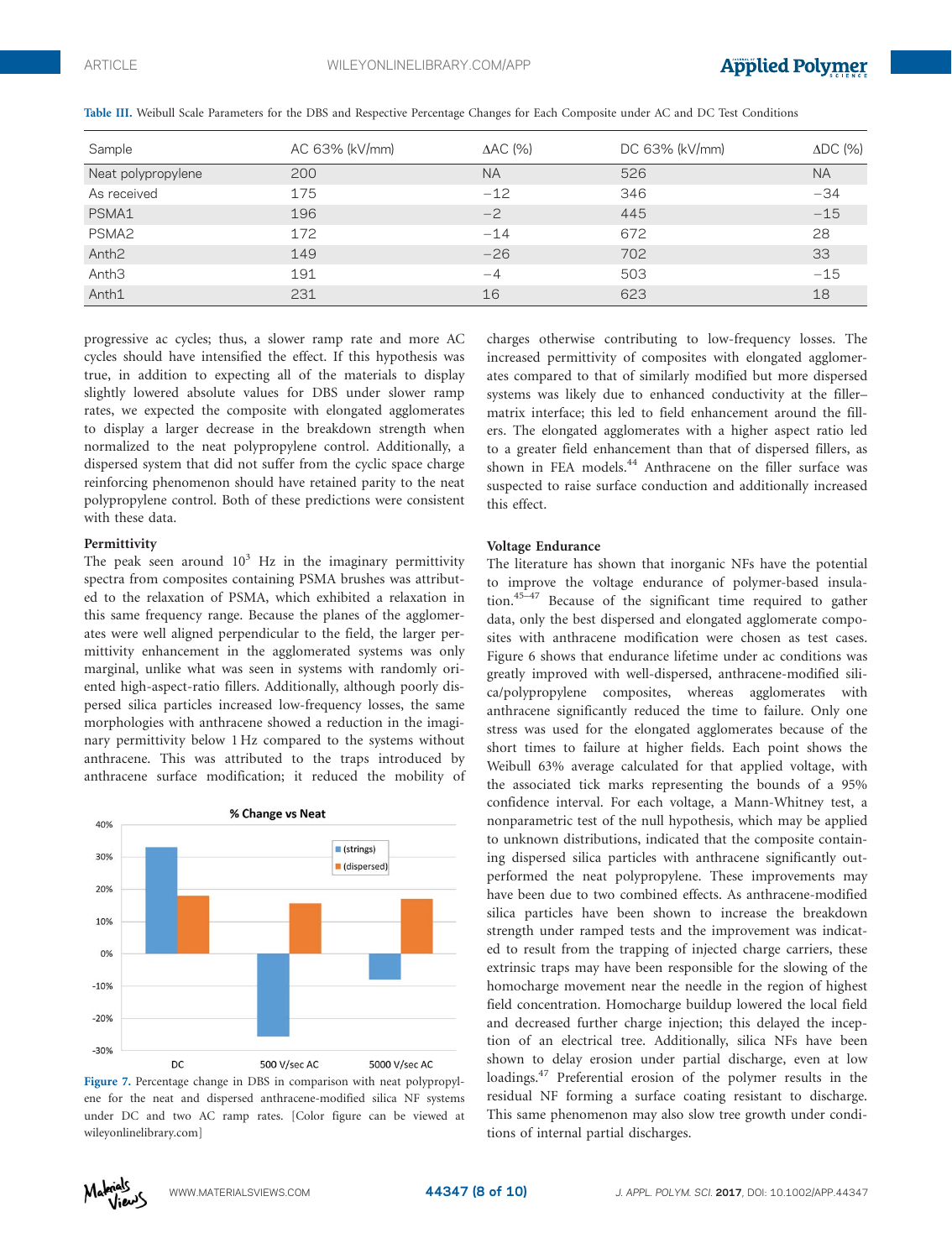#### **CONCLUSIONS**

The grafting of anthracene to silica nanoparticles and the successful polymerization of PSMA from the particle surface allowed for significant improvements to DBS. Different brushes generated dispersion states that were dependent on the brush graft density, molecular weight, and processing conditions. The dispersions included a high-aspect-ratio agglomerated system and a relatively well-dispersed system. These dispersion states were shown to occur independently of the presence or the absence of anthracene molecules on the nanoparticle surface and were as affected by the processing parameters as by the inherent thermodynamics of the brush. This indicated a need for more research in systems where the filler may be kinetically trapped in metastable states because the solvent processing used to achieve thermodynamically stable dispersions is impractical for industrial applications. Nanoparticles and the addition of anthracene to their surface increased the real permittivity by as much as 20%. The addition of anthracene also decreased the low-frequency losses compared to each anthracene-free silicafilled control with similar dispersion states; this was attributed to a decrease in the hopping conduction partially responsible for the low-frequency behavior. Dispersed silica nanoparticles with anthracene on their surfaces increased the DBS under both ac and dc test conditions by more than 15%; this was attributed to the trap states introduced by these particles interfering with electron avalanches. This same composite also displayed improved ac voltage endurance over that of the neat control. Systems with high-aspect-ratio agglomerates displayed different behaviors under ac and dc conditions; this improved the dc performance more than the dispersed particles but substantially reduced the ac breakdown performance. The hypothesis put forth in this contribution was that this effect may have been due to space charge transport being substantially altered in the system where stretched agglomerates oriented perpendicular to the applied field acted as barriers to charge motion. By trapping homocharge near the electrode, we could improve injection and ultimately breakdown strength under dc test conditions. Conversely, the same trapped charge could have caused field enhancement every half-cycle of applied ac voltage; this led to more charge injection. Calculations from the literature values of the charge mobility in polypropylene indicated that the charge may have moved on the order of 100 nm each half-cycle. This number corresponded to the length scale of the interagglomerate separation observed in the high-aspect-ratio agglomerate composite and lent some credence to this theory. These results reveal that ideal dispersion may be the best way to guarantee performance under a wide range of conditions in an isotropic material, but anisotropic, partially agglomerated dispersion states are a way to further optimize performance under specific conditions if the proper nanostructuring can be designed for the stress condition.

# **REFERENCES**

1. Davidson, C.; Trainer, D. Innovative Concepts for Hybrid Multi-Level Converters for HVDC Power Transmission. In

9th IET International Conference on AC and DC Power Transmission; IEEE: London, 2010; p 1.

- 2. Lewis, T. J. IEEE Trans. Dielectr. Electr. Insul. 1994, 1, 812.
- 3. Travelpiece, A. M.; Nelson, J. K.; Schadler, L. S.; Schweickart, D. In Conference on Electrical Insulation and Dielectric Phenomena; IEEE, 2009; p 535.
- 4. Zhao, S. Mechanical and Thermal Properties of Nanoparticle Filled Epoxy Nanocomposites; Rensselaer Polytechnic Institute: Troy, NY, 2007.
- 5. Nelson, J. K.; Fothergill, J. C. J. Nanotechnology 2004, 15, 586.
- 6. Roy, M.; Nelson, J. K.; MacCrone, R. K.; Schadler, L. S.; Reed, C. W.; Keefe, R.; Zenger, W. IEEE Trans. Dielectr. Electr. Insul. 2005, 12, 629.
- 7. Calebrese, C.; Hui, L.; Schadler, L. S.; Nelson, J. K. IEEE Trans. Dielectr. Electr. Insul. 2011, 18, 938.
- 8. Rytöluoto, I.; Lahti, K.; Karttunen, M.; Koponen, M.; Virtanen, S.; Pettersson, M. IEEE Trans. Dielectr. Electr. Insul. 2015, 224, 2196.
- 9. Siddabattuni, S.; Schuman, T. P.; Dogan, F. ACS Appl. Mater. Interfaces 2013, 5, 1917.
- 10. Natarajan, B.; Li, Y.; Deng, H.; Brinson, L. C.; Schadler, L. S. Macromolecules 2013, 46, 2833.
- 11. Tao, P.; Li, Y.; Siegel, R. W.; Schadler, L. S. J. Mater. Chem. C 2013, 1, 86.
- 12. Tao, P.; Viswanath, A.; Li, Y.; Siegel, R.; Benicewicz, B. C.; Schadler, L. S. Polymer 2013, 54, 1639.
- 13. Meli, L.; Arceo, A.; Green, P. F. Soft Matter 2009, 5, 533.
- 14. Natarajan, B.; Neely, T.; Rungta, A.; Benicewicz, B. C.; Schadler, L. S. Macromolecules 2013, 46, 4909.
- 15. Akcora, P.; Liu, H.; Kumar, S. K.; Moll, J.; Li, Y.; Benicewicz, B. C.; Schadler, L. S.; Acehan, D.; Panagiotopoulos, A. Z.; Pryamitsyn, V. Nat. Mater. 2009, 8, 354.
- 16. Krentz, T. M.; Huang, Y.; Nelson, J. K.; Schadler, L. S.; Bell, M.; Benicewicz, B. In 2014 Annual Report Conference on Electrical Insulation and Dielectric Phenomena; IEEE: Des Moines, IA, 2014; p 643.
- 17. Li, Y.; Tao, P.; Viswanath, A.; Benicewicz, B. C.; Schadler, L. S. Langmuir 2013, 29, 1211.
- 18. Yamano, Y. IEEE Trans. Dielectr. Electr. Insul. 2006, 13, 773.
- 19. Sparks, M.; Mills, D.; Warren, R.; Holstein, T.; Maradudin, A. A.; Sham, L. J.; Loh, E. J.; King, D. F. Phys. Rev. B 1981, 24, 3519.
- 20. O'Dwyer, J. J. J. Phys. Chem. Solids 1967, 28, 1137.
- 21. Bamji, S. S.; Bulinski, A.; Abou-Dakka, M.; Mclntyre, D. In Annual Report Conference on Electrical Insulation and Dielectric Phenomena; IEEE: 2009; p 662.
- 22. Abou-Dakka, M.; Ghunem, R. A.; McIntyre, D. In Conference on Electrical Insulation and Dielectric Phenomena (CEIDP); IEEE: 2014; p 723.
- 23. Roy, M.; Nelson, J. In Conference on Electrical Insulation and Dielectric Phenomena; IEEE: 2005; p 1.
- 24. Yamano, Y.; Ilzuka, M. In Proceedings of 2008 International Symposium on Electrical Insulating Materials; IEEE: 2008; p 392.